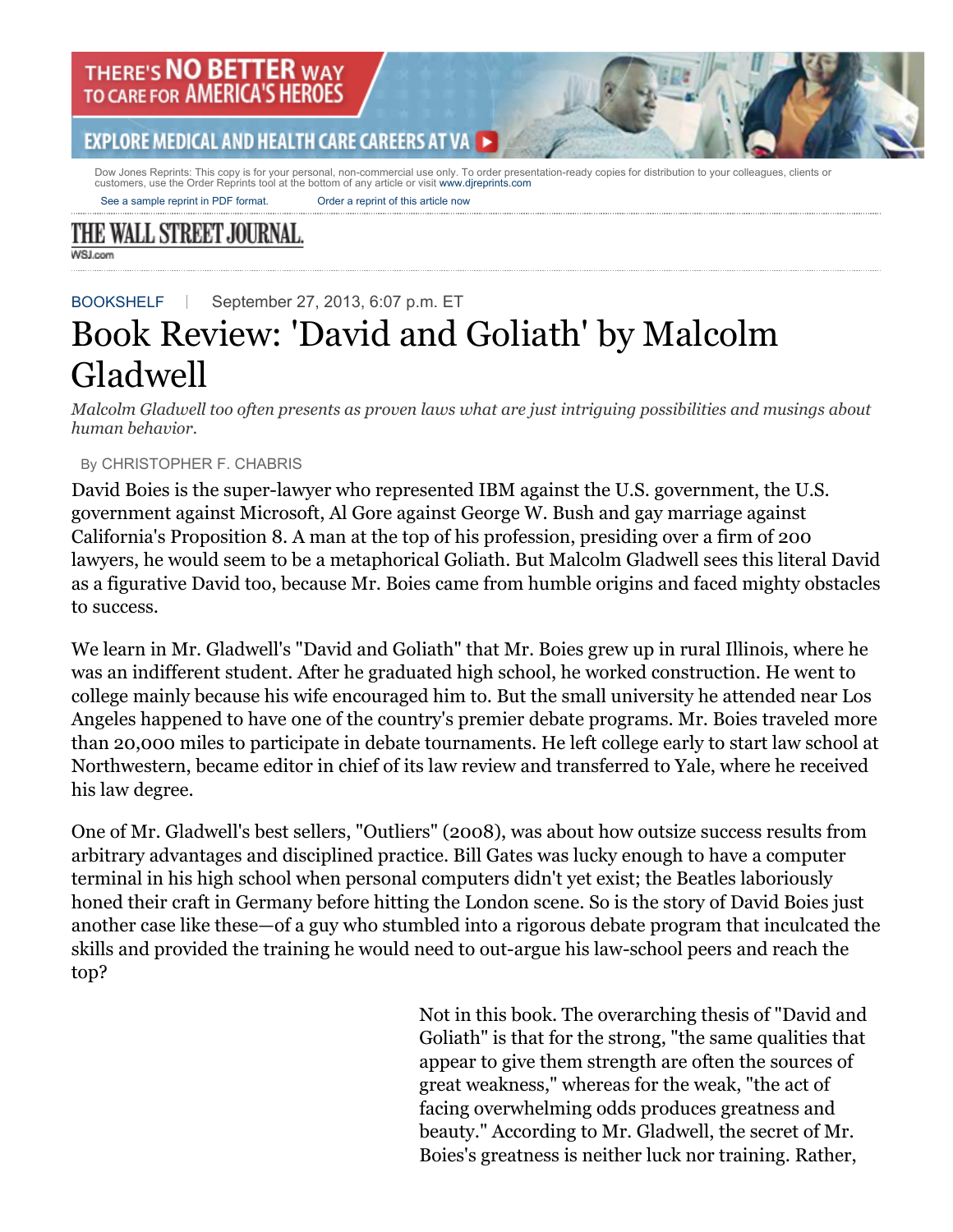

Galleria Borghese, Rome, Italy / The Bridgeman Art Library TOO SMALL TO FAIL: 'David With the Head of Goliath' (1610) by Caravaggio.

he got where he did because he was dyslexic.

You read that right. In a section on what Mr. Gladwell calls "the theory of desirable difficulty," he asks: "You wouldn't wish dyslexia on your child. Or would you?" You might if you were aware that Mr. Boies himself attributes his success to his dyslexia, as do Gary Cohn, the president of Goldman Sachs, and Brian Grazer, the Hollywood megaproducer. Examples like these are the main source of evidence Mr. Gladwell marshals for the claim that dyslexia might actually be a desirable trait. Difficulty reading is said to have forced Mr. Boies to compensate by developing skills of observation and memory, which he exploited in the courtroom. It's an uplifting story; what seems on the surface to be just a disability turns out, on deeper examination, to be an impetus for hard work and against-all-odds triumph.

Mr. Gladwell enjoys a reputation for translating social science into actionable insights. But the data behind the surprising dyslexia claim is awfully slim. He notes in passing that a 2009 survey found a much higher incidence of dyslexia in entrepreneurs than in corporate managers. But this study involved only 102

self-reported dyslexic entrepreneurs, most of whom probably had careers nothing like those of Mr. Boies or his fellow highfliers. Later Mr. Gladwell mentions that dyslexics are also overrepresented in prisons—a point that would appear to vitiate his argument. He addresses the contradiction by suggesting that while no person should want to be dyslexic, "we as a society need people" with serious disadvantages to exist, for we all benefit from the over-achievement that supposedly results. But even if dyslexia could be shown to cause entrepreneurship, the economic analysis that would justify a claim of its social worth is daunting, and Mr. Gladwell doesn't attempt it.

To make his point about the general benefits of difficulty, Mr. Gladwell refers to a 2007 experiment in which people were given three mathematical reasoning problems to solve. One group was randomly assigned to read the problems in a clear typeface like the one you are reading now; the other had to read them in a more difficult light-gray italic print. The latter group scored 29% higher, suggesting that making things harder improves cognitive performance. It's an impressive result on the surface, but less so if you dig a bit deeper.

First, the study involved just 40 people, or 20 per typeface—a fact Mr. Gladwell fails to mention. That's a very small sample on which to hang a big argument. Second, they were all Princeton University students, an elite group of problem-solvers. Such matters wouldn't matter if the experiment had been repeated with larger samples that are more representative of the general public and had yielded the same results. But Mr. Gladwell doesn't tell readers that when other researchers tried just that, testing nearly 300 people at a Canadian public university, they could not replicate the original effect. Perhaps he didn't know about this, but anyone who has followed recent developments in social science should know that small studies with startling effects must be viewed skeptically until their results are verified on a broader scale. They might hold up, but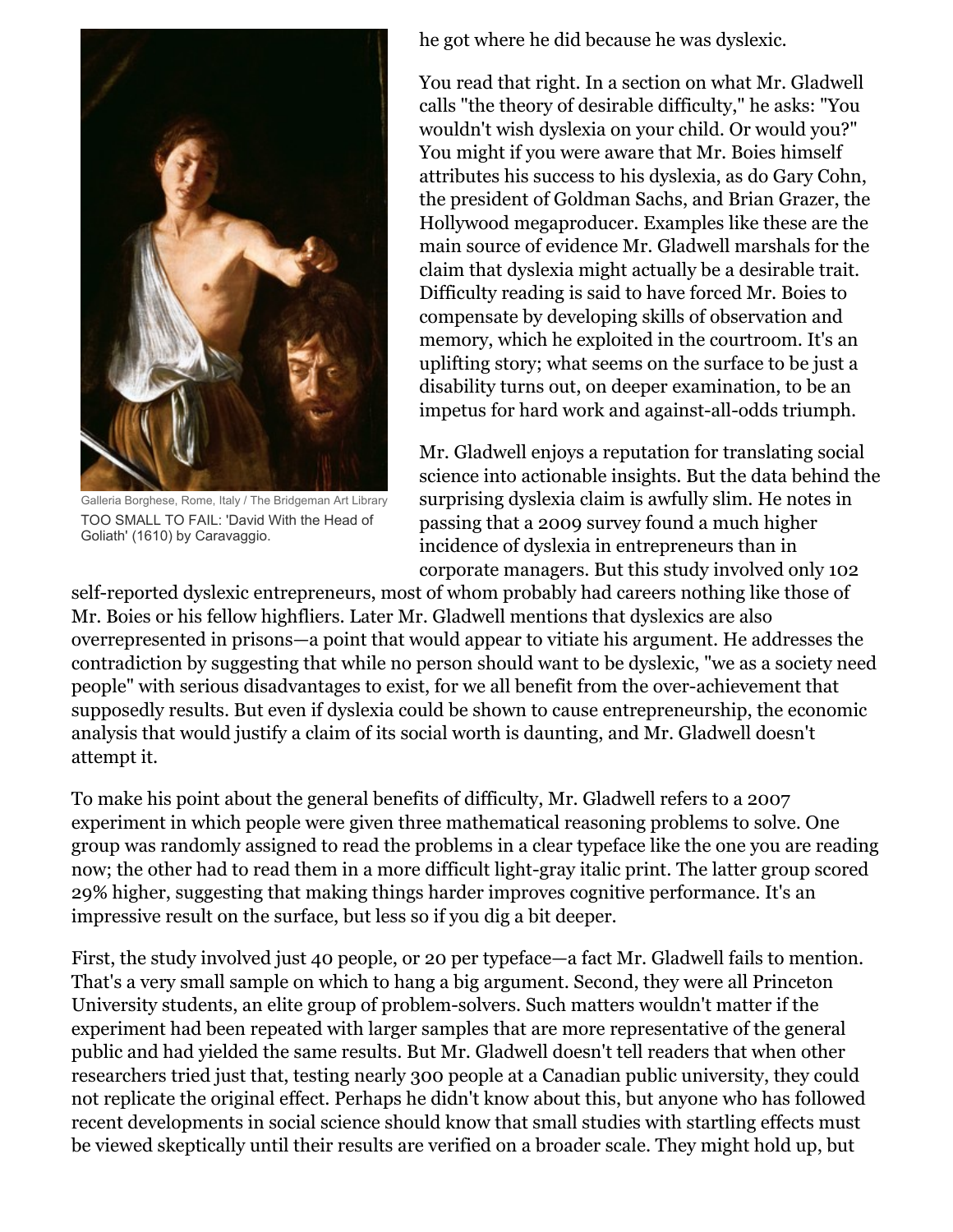there is a good chance they will turn out to be spurious.

This flaw permeates Mr. Gladwell's writings: He excels at telling just-so stories and cherrypicking science to back them. In "The Tipping Point" (2000), he enthused about a study that showed facial expressions to be such powerful subliminal persuaders that ABC News anchor Peter Jennings made people vote for Ronald Reagan in 1984 just by smiling more when he reported on him than when he reported on his opponent, Walter Mondale. In "Blink" (2005), Mr. Gladwell wrote that a psychologist with a "love lab" could watch married couples interact for just 15 minutes and predict with shocking accuracy whether they would divorce within 15 years. In neither case was there rigorous evidence for such claims.

But what about those dyslexic business titans? With all respect to Messrs. Boies, Cohn and Grazer, successful people are not the best witnesses in the cases of their own success. How can Mr. Boies, or anyone else, know that dyslexia, rather than rigorous debate training, was the true cause of his legal triumphs? His parents were both teachers, and could have instilled a love of studying and learning. He also had high SAT scores, which indicate intelligence and an ability to focus. Maybe his memory was strong before he realized he had trouble reading. Perhaps it's a combination of all these factors, plus some luck. Incidentally, Mr. Boies's SAT scores and debate training aren't mentioned in "David and Goliath." I learned about them from his 2004 memoir, "Courting Justice."

In Mr. Cohn's case, dyslexia is said to have made him willing to take risks to get his first job in finance, as an options trader. Suppose he weren't dyslexic—isn't it likely that he would have still been a bit of a risk-taker? I know of no scientific evidence for a correlation between risk-taking and reading difficulty, and even if there were one, taking risks might just as well lead to bad outcomes (like those prison sentences) as to good ones.

A theorem of mathematics implies that in the absence of friction, any knot, no matter how complicated, can be undone by pulling on one end of the string. The causes of success in the real world are nothing like this: Resistance abounds, and things are so tangled up that it is virtually impossible to sort them out. Mr. Gladwell does no work to try to loosen the threads. Instead he picks one and, armed with the power of hindsight, just keeps yanking on it. Why are the Impressionist painters renowned today? Because they set up their own exhibitions to gain greater visibility in the 19th-century Paris art scene. "David and Goliath" discusses no other possibilities. Why did crime go down in Brownsville, Brooklyn over the past decade? Because the local police worked hard to increase their legitimacy in the minds of the community members. Nothing else is seriously considered.

None of this is to say that Mr. Gladwell has lost his gift for telling stories, or that his stories are unimportant. On the contrary, in "David and Goliath" readers will travel with colorful characters who overcame great difficulties and learn fascinating facts about the Battle of Britain, cancer medicine and the struggle for civil rights, to name just a few more topics upon which Mr. Gladwell's wide-ranging narrative touches. This is an entertaining book. But it teaches little of general import, for the morals of the stories it tells lack solid foundations in evidence and logic.

One of the longest chapters addresses the question of how high-school students choose colleges. The protagonist is a woman with the pseudonym of Caroline Sacks, who was at the top of her class in high school and had loved science ever since she drew pictures of insects as a child. She was admitted to Brown University and the University of Maryland; she went to Brown, her first choice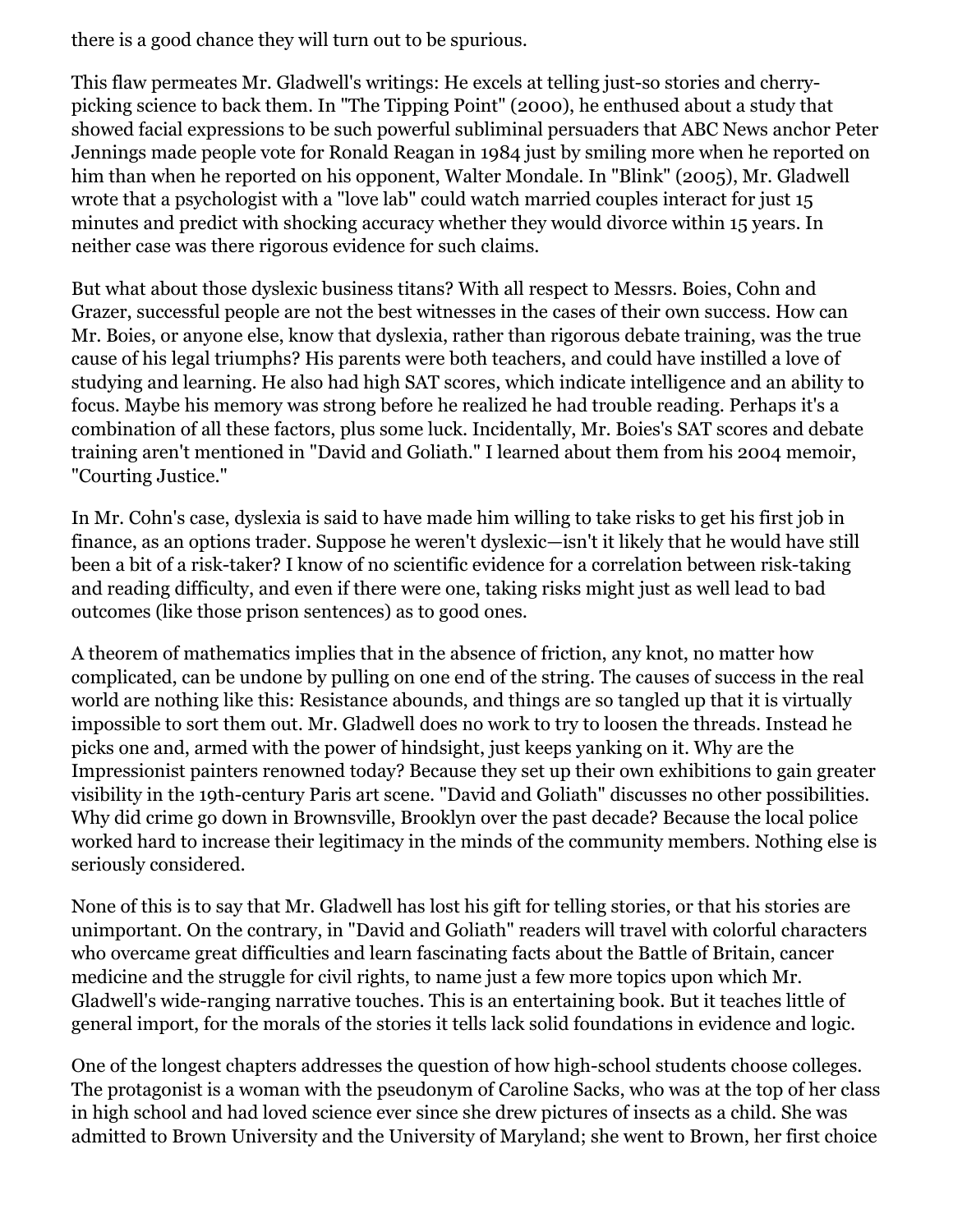of all the colleges she visited, with the goal of a science degree.

Ms. Sacks ran into trouble early on in her science courses and hit a wall in organic chemistry. There were students in her classes who seemed to effortlessly grasp concepts she struggled with, and she got discouragingly low grades. She switched her major and looks back with regret, saying that if she'd gone to Maryland, "I'd still be in science."

In this conclusion she may be right. Mr. Gladwell reports data showing that, no matter what kind of college students attend, those who start a science major in the top third of the ability range of students at their own college (judged by their SAT scores) are much more likely to graduate with a science degree than those in the bottom third—the odds are about 55% versus 15%.

This is a classic "fish and ponds" problem. Being the Little Fish in the Big Pond can be daunting. "It's the Little Pond that maximizes your chances to do whatever you want," Mr. Gladwell concludes. Ms. Sacks should have gone to Maryland instead of Brown—she would have been a Big Fish, avoided discouraging competition and stayed in science.

This argument exemplifies one of Mr. Gladwell's stock maneuvers. We might call it "the fallacy of the unexamined premise." He starts this discussion by saying that "a science degree is just about the most valuable asset a young person can have in the modern economy." And if you would be a weak student at an elite university or a strong student at a lower-ranked school, the literature says that you are more likely to get that science degree at the lower-ranked school. Therefore you should ignore conventional wisdom and pick the lower-ranked school over the higher one.

The problems here are many: Degrees from different kinds of schools are not assets of identical value, as Mr. Gladwell baldly implies when he writes that students at Harvard University and at a mid-ranked liberal-arts college are "studying the same textbooks and wrestling with the same concepts and trying to master the same problem sets." As anyone with experience at both sorts of institutions knows, this is false. All of the things that Mr. Gladwell says are the same are in fact different, and the market know this. To be sure, not every Ivy League science graduate is a genius, and many will be outperformed in science jobs and careers by the graduates of state universities and small colleges. But on average, an employer should bet on the Ivy Leaguer.

As for Ms. Sacks, why should she have lowered her sights only as far as Maryland? Even there she might have struggled. A science degree would have been hers even more surely if she had gone to her local community college, where she had already gotten a couple of As in courses she took during high school. But would she have learned as much? And would that degree have much real value?

Perhaps tough competition gives students a more realistic view of their own strengths and weaknesses. An accurate sense of one's own ability could help the process of acquiring expertise. I loved computer programming in high school, so I majored in computer science in college, but by graduation it was clear that I was no standout. Accepting that fact freed me to switch to psychology, where I have had some success. Finding your skills may trump following your passion.

Indeed, Mr. Gladwell never really explains why being a small fish is an "undesirable difficulty," rather than the kind of desirable difficulty like dyslexia that led David Boies to greatness. Shouldn't Caroline Sacks be on her way to a Nobel Prize by now? Aside from the end result—Mr. Boies won, Ms. Sacks lost—we have no guide to which difficulties are desirable and which are not.